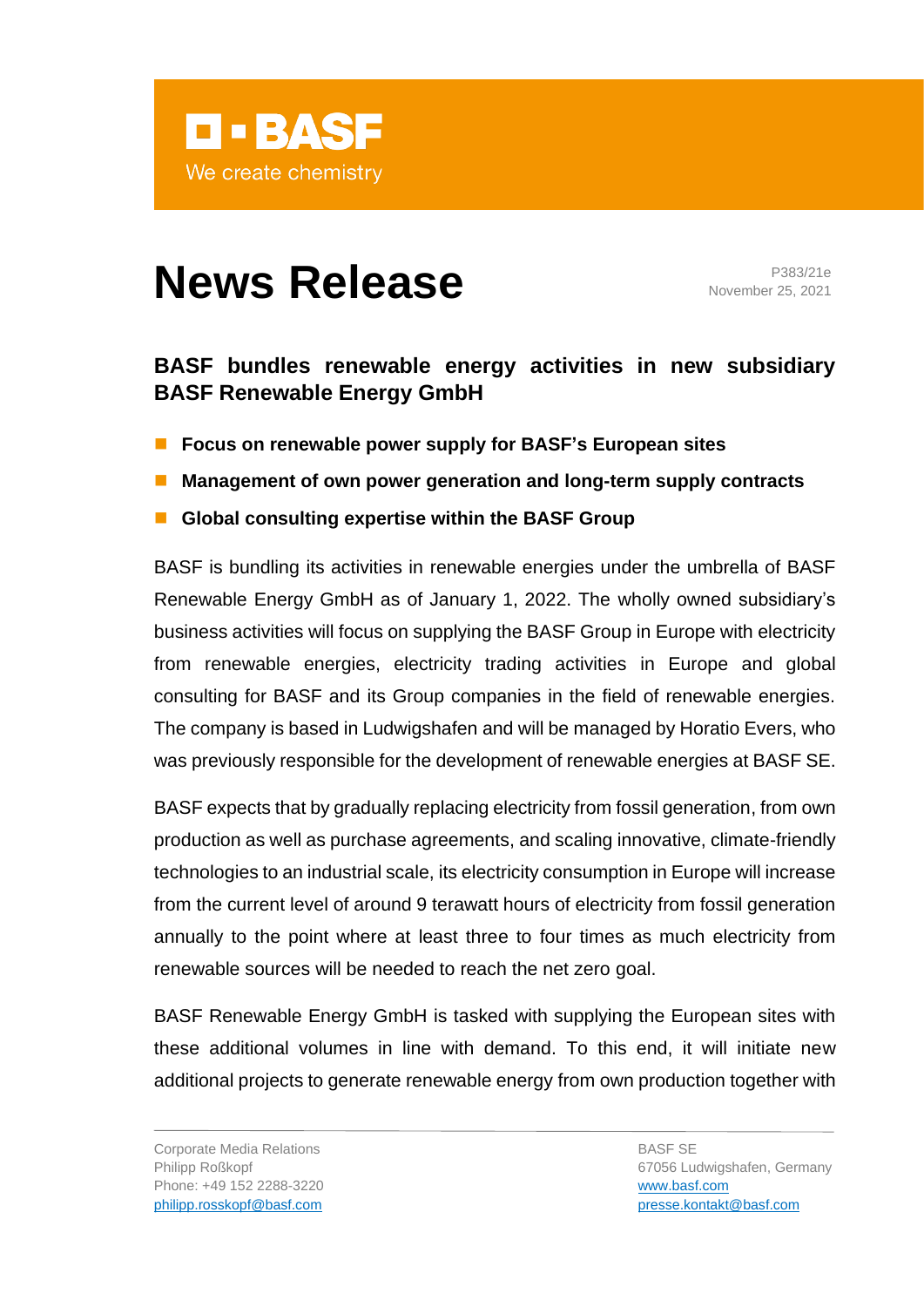Page 2 Page 2 Page 2 Page 2 Page 2 Page 2 Page 2 Page 2 Page 2 Page 2 Page 2 Page 2 Page 2 Page 2 Page 2 Page 2

partners and conclude long-term supply agreements with energy producers, known as Power Purchase Agreements (PPAs). Projects already underway to generate electricity from renewable energy sources include the participation in the Hollandse Kust Zuid wind farm with Vattenfall, as well as the wind farm planned with RWE in the German North Sea. Other major projects for the generation of electricity from renewable sources in Europe are under review or have already been initiated. In addition, BASF has recently signed a first long-term PPA for the supply of offshore wind in Europe with Ørsted. Dr. Roland Merger continues to manage the wind farm projects with partners.

"As the leading company in the chemical industry, we are already one of the largest industrial electricity consumers in Europe. Due to the conversion to renewable energy as well as the launch of new, low-emission production processes based on electricity, our demand will increase significantly in the future," said Horatio Evers, Managing Director of BASF Renewable Energy. "The reliable and efficient supply to BASF with sufficient quantities of electricity from renewable sources at competitive prices is necessary for the implementation of our goals and the achievement of the targeted climate neutrality. We are committed to a make-and-buy strategy in this regard."

BASF has set a target to reduce its greenhouse gas emissions by 25 percent by 2030 compared with 2018 and to achieve net zero emissions by 2050.

In addition to procurement and power trading, BASF Renewable Energy will also provide expertise and advice on renewable energy within the BASF Group worldwide. Due to different national regulatory requirements as well as other factors such as availability and connection to the power grid, the local and regional framework conditions for the use of renewable energies vary greatly between sites worldwide. By bundling project experience and expertise, BASF ensures efficiency in power supply.

**Receive up-to-date news releases from BASF via push notification on your smartphone. Register for our news service at [basf.com/pushnews.](http://www.basf.com/pushnews)**